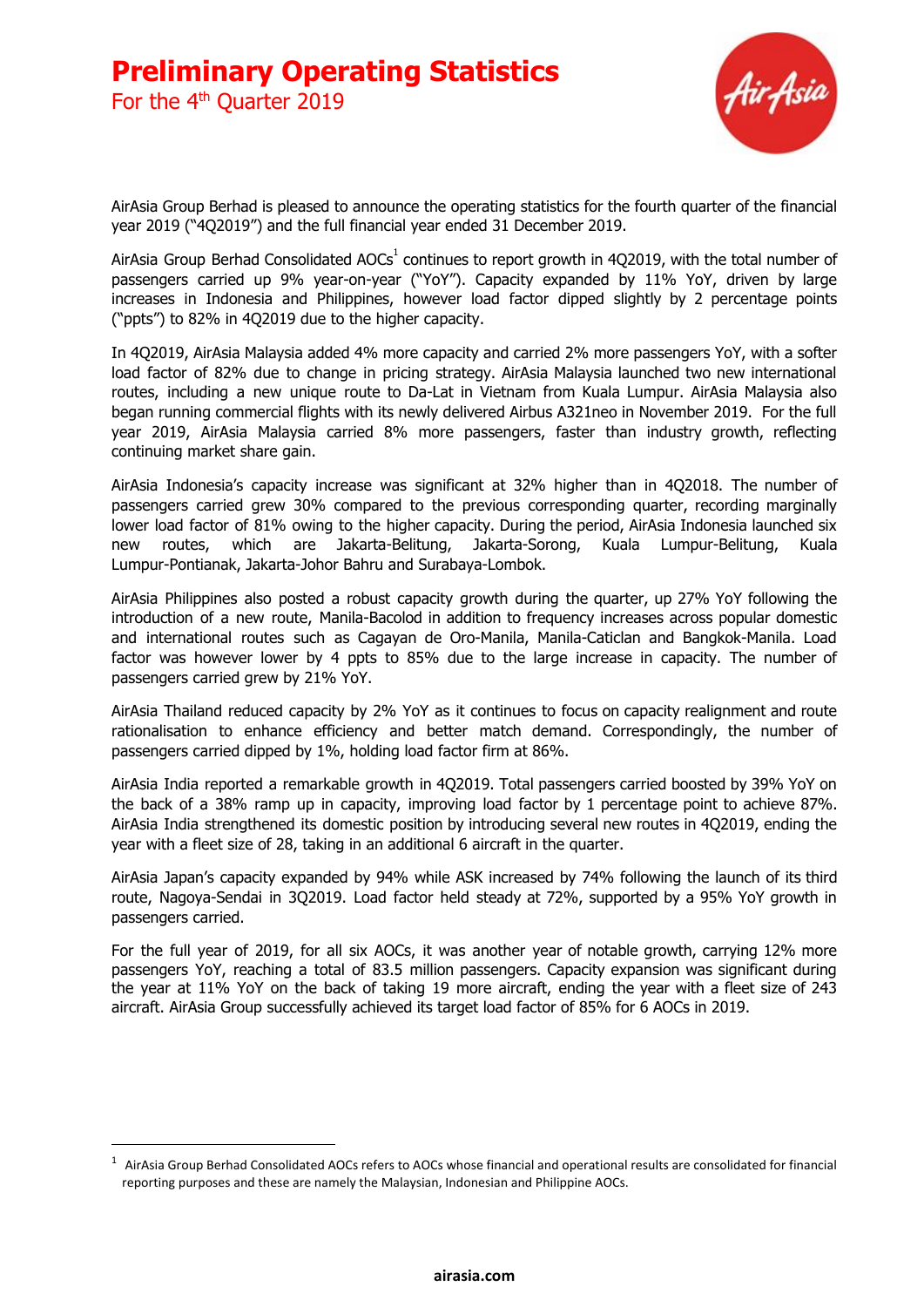For the 4<sup>th</sup> Quarter 2019



## **AirAsia Group Berhad Consolidated AOCs – Malaysia, Indonesia & Philippines**

### **4th Quarter 2019 Operating Statistics**

| <b>AirAsia Group Berhad</b>                |            | <b>OCT - DEC</b> |               |
|--------------------------------------------|------------|------------------|---------------|
| <b>AOCs (MAA, IAA &amp;</b><br><b>PAA)</b> | 2019       | 2018             | <b>Change</b> |
| Passengers Carried <sup>1</sup>            | 13,169,228 | 12,109,141       | 9%            |
| Capacity <sup>2</sup>                      | 16,021,044 | 14,380,134       | 11%           |
| Load Factor $(%)^3$                        | 82%        | 84%              | -2ppts        |
| ASK $(mil)^4$                              | 19,185     | 17,870           | 7%            |
| RPK $(mil)^5$                              | 15,916     | 14,962           | 6%            |
| Number of stages <sup>6</sup>              | 88,175     | 79,394           | 11%           |
| Average stage length (km)                  | 1,207      | 1,240            | $-3%$         |
| Size of fleet at month end <sup>7</sup>    | 149        | 141              | 8             |

#### **Full Year 2019 Operating Statistics**

| <b>AirAsia Group Berhad</b>                |            | <b>JAN - DEC</b> |               |
|--------------------------------------------|------------|------------------|---------------|
| <b>AOCs (MAA, IAA &amp;</b><br><b>PAA)</b> | 2019       | 2018             | <b>Change</b> |
| Passengers Carried <sup>1</sup>            | 51,559,070 | 44,437,381       | 16%           |
| Capacity <sup>2</sup>                      | 60,884,616 | 52,536,954       | 16%           |
| Load Factor $(%)^3$                        | 85%        | 85%              | 0ppt          |
| ASK $(mil)^4$                              | 74,642     | 66,261           | 13%           |
| RPK $(mil)^5$                              | 63,382     | 55,962           | 13%           |
| Number of stages <sup>6</sup>              | 335,399    | 290,461          | 15%           |
| Average stage length (km)                  | 1,225      | 1,253            | $-2\%$        |
| Size of fleet at month end <sup>7</sup>    | 149        | 141              | 8             |

Note: (i) The fleet count excludes:

- Two (2) A320 aircraft leased to <sup>a</sup> third party airline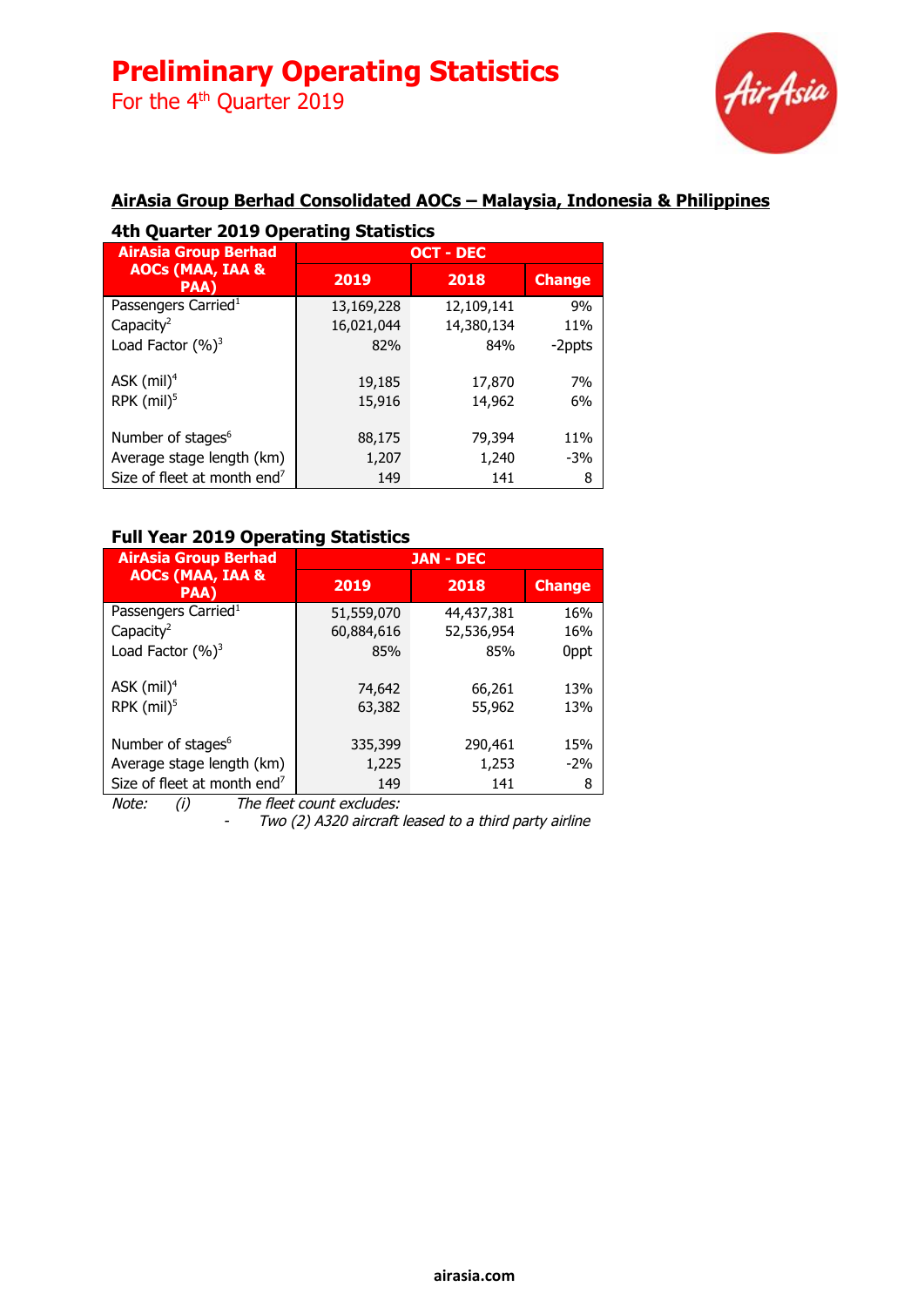For the 4<sup>th</sup> Quarter 2019



### **Malaysia**

### **4th Quarter 2019 Operating Statistics**

| <b>Malaysia AirAsia</b>                 |            | <b>OCT - DEC</b> |               |
|-----------------------------------------|------------|------------------|---------------|
|                                         | 2019       | 2018             | <b>Change</b> |
| Passengers Carried <sup>1</sup>         | 8,684,893  | 8,523,287        | 2%            |
| Capacity <sup>2</sup>                   | 10,608,264 | 10,205,214       | 4%            |
| Load Factor $(%)^3$                     | 82%        | 84%              | -2ppts        |
|                                         |            |                  |               |
| ASK $(mil)^4$                           | 12,800     | 12,630           | $1\%$         |
| RPK $(mil)^5$                           | 10,671     | 10,569           | 1%            |
|                                         |            |                  |               |
| Number of stages <sup>6</sup>           | 58,104     | 56,200           | 3%            |
| Average stage length (km)               | 1,217      | 1,234            | $-1\%$        |
| Size of fleet at month end <sup>7</sup> | 97         | 95               | 2             |

### **Full Year 2019 Operating Statistics - Malaysia**

| <b>Malaysia AirAsia</b>                 |            | <b>JAN - DEC</b> |               |
|-----------------------------------------|------------|------------------|---------------|
|                                         | 2019       | 2018             | <b>Change</b> |
| Passengers Carried <sup>1</sup>         | 35,038,498 | 32,332,497       | 8%            |
| Capacity <sup>2</sup>                   | 41,633,436 | 38,044,614       | 9%            |
| Load Factor $(%)^3$                     | 84%        | 85%              | $-1$ ppt      |
|                                         |            |                  |               |
| ASK $(mil)^4$                           | 50,727     | 48,452           | 5%            |
| RPK $(mil)^5$                           | 43,055     | 41,225           | 4%            |
|                                         |            |                  |               |
| Number of stages <sup>6</sup>           | 228,448    | 209,948          | 9%            |
| Average stage length (km)               | 1,218      | 1,268            | $-4%$         |
| Size of fleet at month end <sup>7</sup> | 97         | 95               |               |

Note: (ii) The fleet count excludes:

- Two (2) A320 aircraft leased to <sup>a</sup> third party airline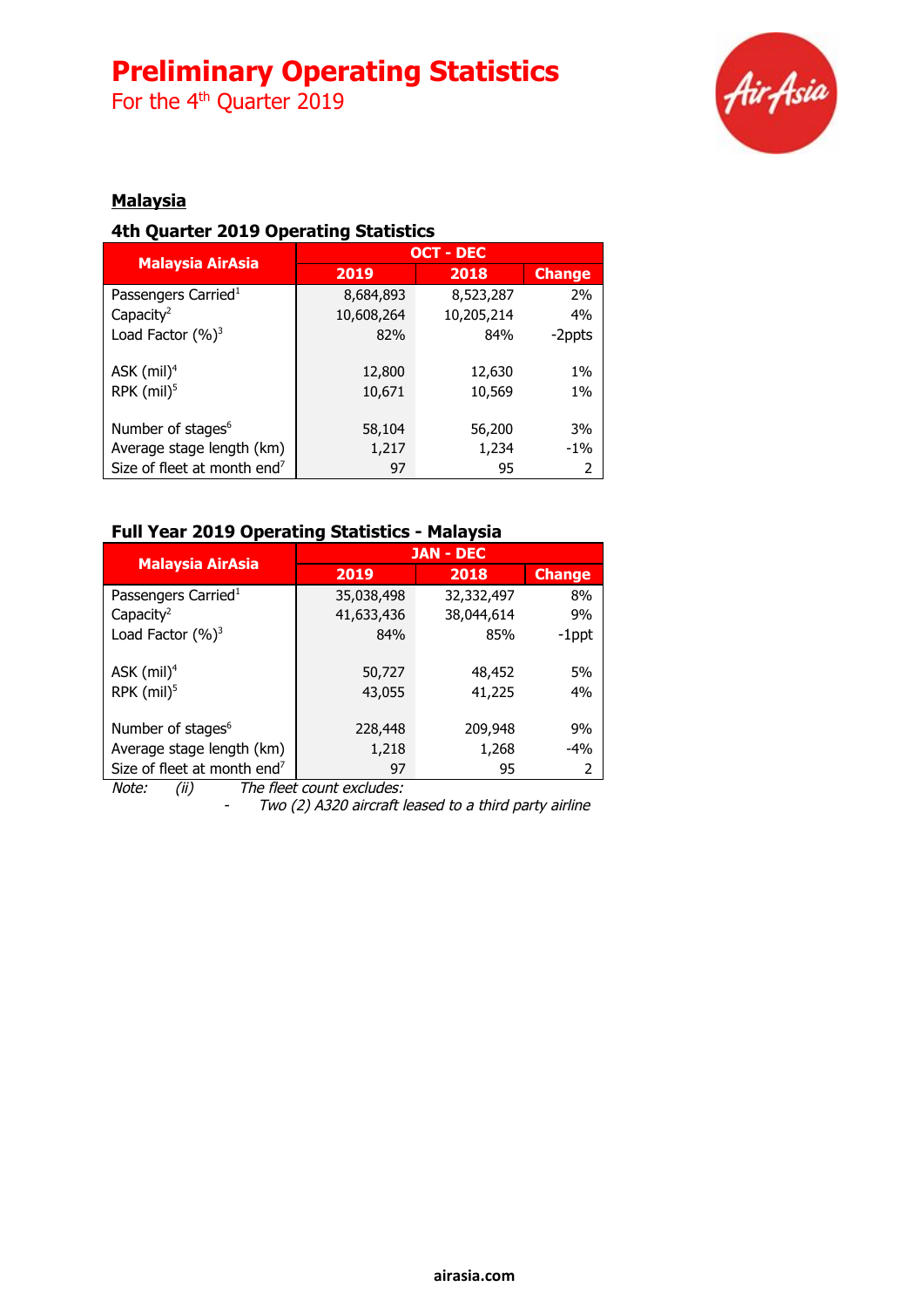For the 4<sup>th</sup> Quarter 2019



## **Indonesia**

### **4th Quarter 2019 Operating Statistics**

|                                         | <b>OCT - DEC</b> |                |               |
|-----------------------------------------|------------------|----------------|---------------|
| <b>Indonesia AirAsia</b>                | 2019             | 2018           | <b>Change</b> |
| Passengers Carried <sup>1</sup>         | 2,238,752        | 1,724,836      | 30%           |
| Capacity <sup>2</sup>                   | 2,764,080        | 2,090,880      | 32%           |
| Load Factor $(\%)^3$                    | 81%              | 82%            | $-1$ ppt      |
| ASK $(mil)^4$<br>RPK $(mil)^5$          | 3,429<br>2,778   | 2,868<br>2,332 | 20%<br>19%    |
| Number of stages <sup>6</sup>           | 15,356           | 11,616         | 32%           |
| Average stage length (km)               | 1,257            | 1,369          | -8%           |
| Size of fleet at month end <sup>7</sup> | 28               | 24             | 4             |

### **Full Year 2019 Operating Statistics - Indonesia**

| <b>Indonesia AirAsia</b>                |           | <b>JAN - DEC</b> |               |
|-----------------------------------------|-----------|------------------|---------------|
|                                         | 2019      | 2018             | <b>Change</b> |
| Passengers Carried <sup>1</sup>         | 7,967,267 | 5,238,022        | 52%           |
| Capacity <sup>2</sup>                   | 9,530,460 | 6,412,860        | 49%           |
| Load Factor $(\%)^3$                    | 84%       | 82%              | $+2$ ppts     |
|                                         |           |                  |               |
| ASK $(mil)^4$                           | 12,629    | 8,880            | 42%           |
| RPK $(mil)^5$                           | 10,566    | 7,228            | 46%           |
|                                         |           |                  |               |
| Number of stages <sup>6</sup>           | 52,947    | 35,627           | 49%           |
| Average stage length (km)               | 1,323     | 1,350            | $-2\%$        |
| Size of fleet at month end <sup>7</sup> | 28        | 24               | 4             |
|                                         |           |                  |               |

Note: (iii) The fleet count includes:

 Eight (8) A320 aircraft operated by PT. Indonesia AirAsia Extra (IAAX) transferred to AirAsia Indonesia in 4Q 2018.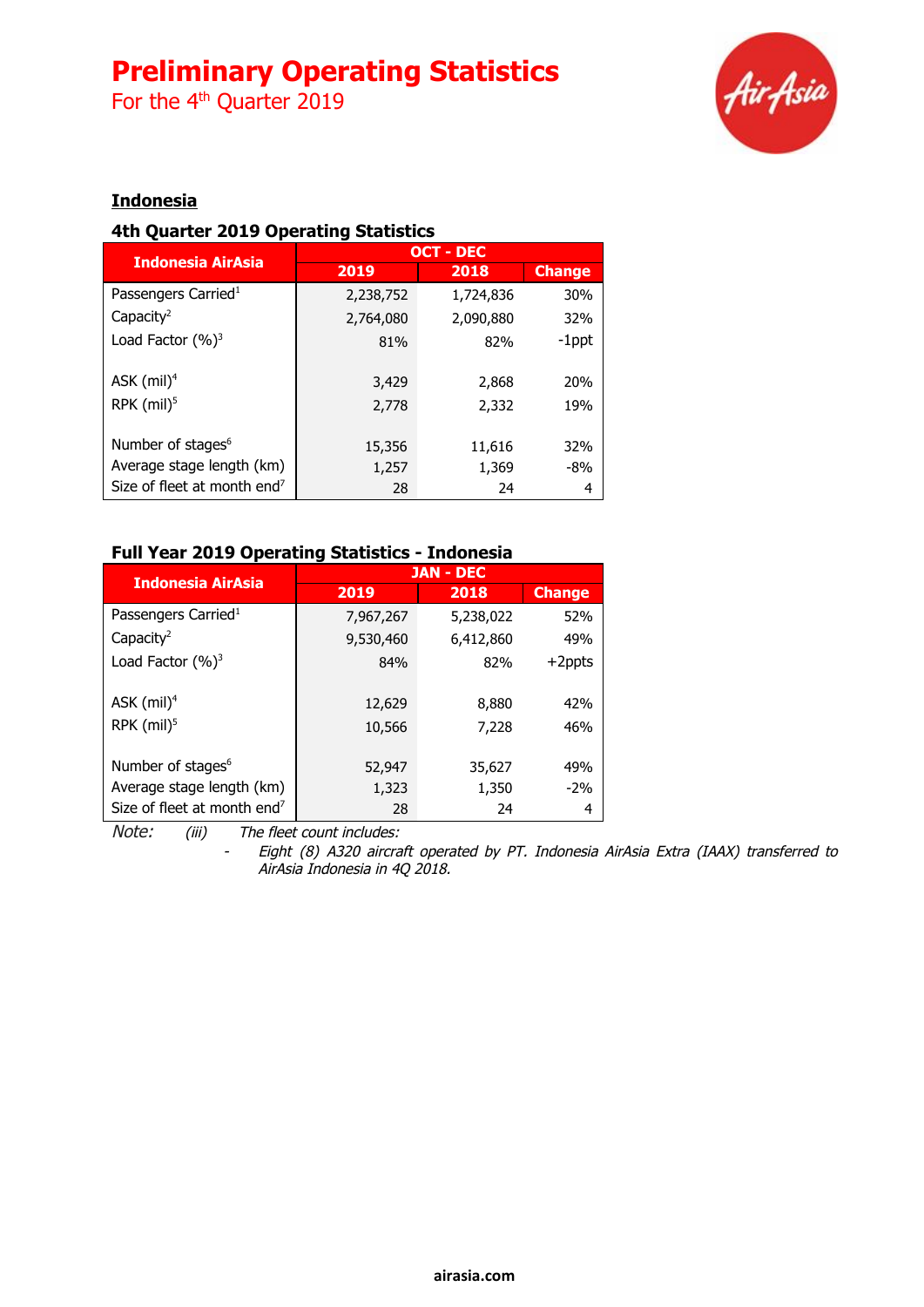For the 4<sup>th</sup> Quarter 2019



## **Philippines**

### **4th Quarter 2019 Operating Statistics**

|                                         | <b>OCT - DEC</b> |           |               |
|-----------------------------------------|------------------|-----------|---------------|
| <b>AirAsia Philippines</b>              | 2019             | 2018      | <b>Change</b> |
| Passengers Carried <sup>1</sup>         | 2,245,583        | 1,861,018 | 21%           |
| Capacity <sup>2</sup>                   | 2,648,700        | 2,084,040 | 27%           |
| Load Factor $(\%)^3$                    | 85%              | 89%       | -4ppts        |
| ASK $(mil)^4$                           | 2,956            | 2,373     | 25%           |
| RPK $(mil)^5$                           | 2,467            | 2,060     | 20%           |
| Number of stages <sup>6</sup>           | 14,715           | 11,578    | 27%           |
| Average stage length (km)               | 1,116            | 1,138     | $-2\%$        |
| Size of fleet at month end <sup>7</sup> | 24               | 22        | 2             |

## **Full Year 2019 Operating Statistics - Philippines**

|                                         |                 | <b>JAN - DEC</b> |               |
|-----------------------------------------|-----------------|------------------|---------------|
| <b>AirAsia Philippines</b>              | 2019            | 2018             | <b>Change</b> |
| Passengers Carried <sup>1</sup>         | 8,553,305       | 6,866,862        | 25%           |
| Capacity <sup>2</sup>                   | 9,720,720       | 8,079,480        | 20%           |
| Load Factor $(%)^3$                     | 88%             | 85%              | $+3$ ppts     |
| ASK $(mil)^4$<br>RPK (mil) <sup>5</sup> | 11,286<br>9,761 | 8,929<br>7,509   | 26%<br>30%    |
| Number of stages <sup>6</sup>           | 54,004          | 44,886           | 20%           |
| Average stage length (km)               | 1,161           | 1,105            | 5%            |
| Size of fleet at month end <sup>7</sup> | 24              | 22               | 2             |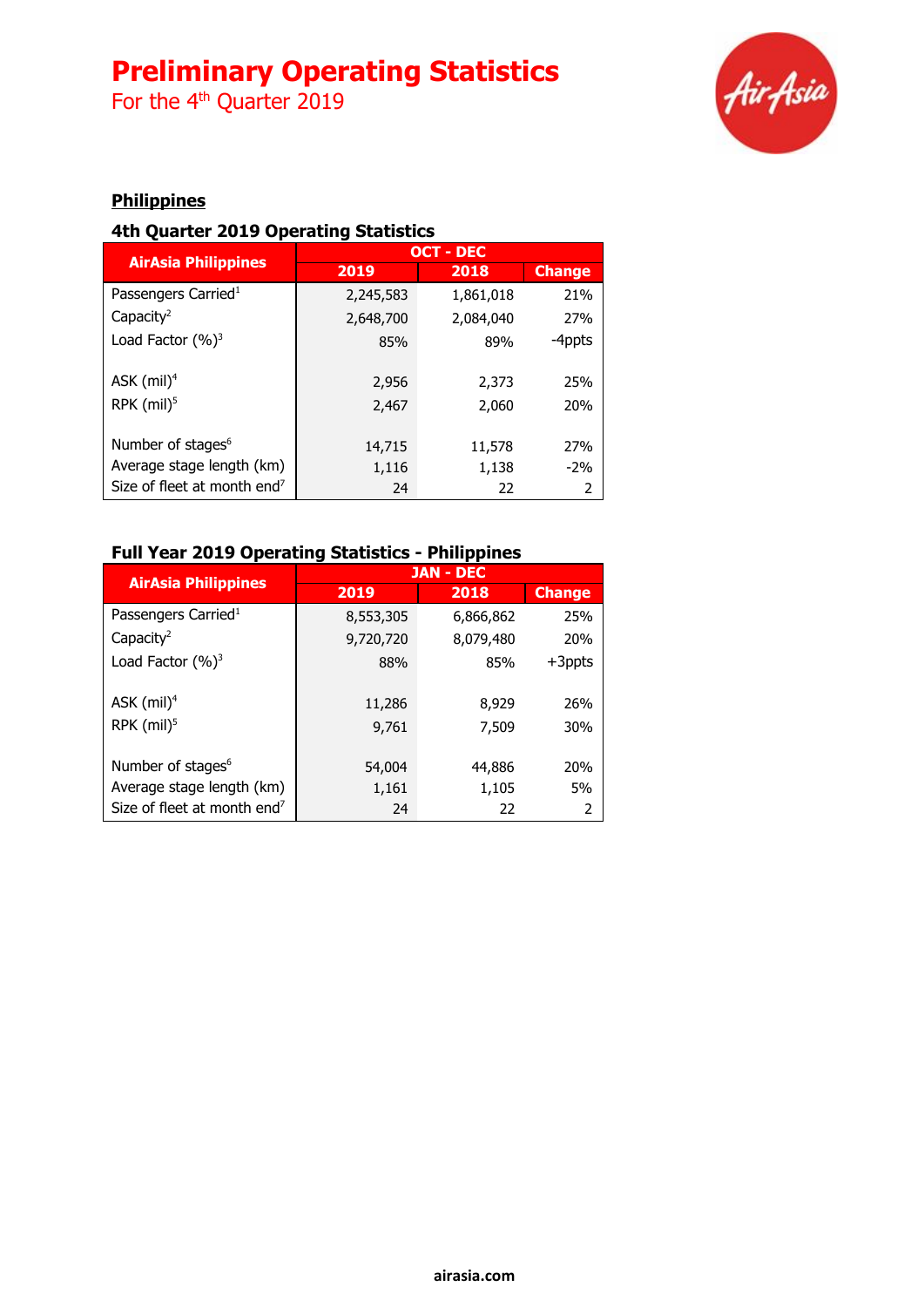For the 4<sup>th</sup> Quarter 2019



## **Thailand**

### **4th Quarter 2019 Operating Statistics**

| <b>Thai AirAsia</b>                     |           | <b>OCT - DEC</b> |               |
|-----------------------------------------|-----------|------------------|---------------|
|                                         | 2019      | 2018             | <b>Change</b> |
| Passengers Carried <sup>1</sup>         | 5,424,283 | 5,501,938        | $-1\%$        |
| Capacity <sup>2</sup>                   | 6,272,148 | 6,395,670        | $-2\%$        |
| Load Factor $(%)^3$                     | 86%       | 86%              | 0ppt          |
|                                         |           |                  |               |
| ASK $(mil)^4$                           | 6,398     | 6,460            | $-1\%$        |
| RPK $(mil)^5$                           | 5,433     | 5,452            | 0%            |
|                                         |           |                  |               |
| Number of stages <sup>6</sup>           | 34,743    | 35,466           | $-2\%$        |
| Average stage length (km)               | 1,020     | 1,010            | $1\%$         |
| Size of fleet at month end <sup>7</sup> | 63        | 62               |               |

## **Full Year 2019 Operating Statistics - Thailand**

| <b>Thai AirAsia</b>                     |            | <b>JAN - DEC</b> |               |
|-----------------------------------------|------------|------------------|---------------|
|                                         | 2019       | 2018             | <b>Change</b> |
| Passengers Carried <sup>1</sup>         | 22,149,474 | 21,568,733       | 3%            |
| Capacity <sup>2</sup>                   | 26,078,790 | 25,235,346       | 3%            |
| Load Factor $(%)^3$                     | 85%        | 85%              | 0ppt          |
|                                         |            |                  |               |
| ASK $(mil)^4$                           | 26,940     | 25,019           | 8%            |
| RPK $(mil)^5$                           | 22,670     | 21,243           | 7%            |
|                                         |            |                  |               |
| Number of stages <sup>6</sup>           | 144,421    | 139,848          | 3%            |
| Average stage length (km)               | 1,033      | 991              | 4%            |
| Size of fleet at month end <sup>7</sup> | 63         | 62               |               |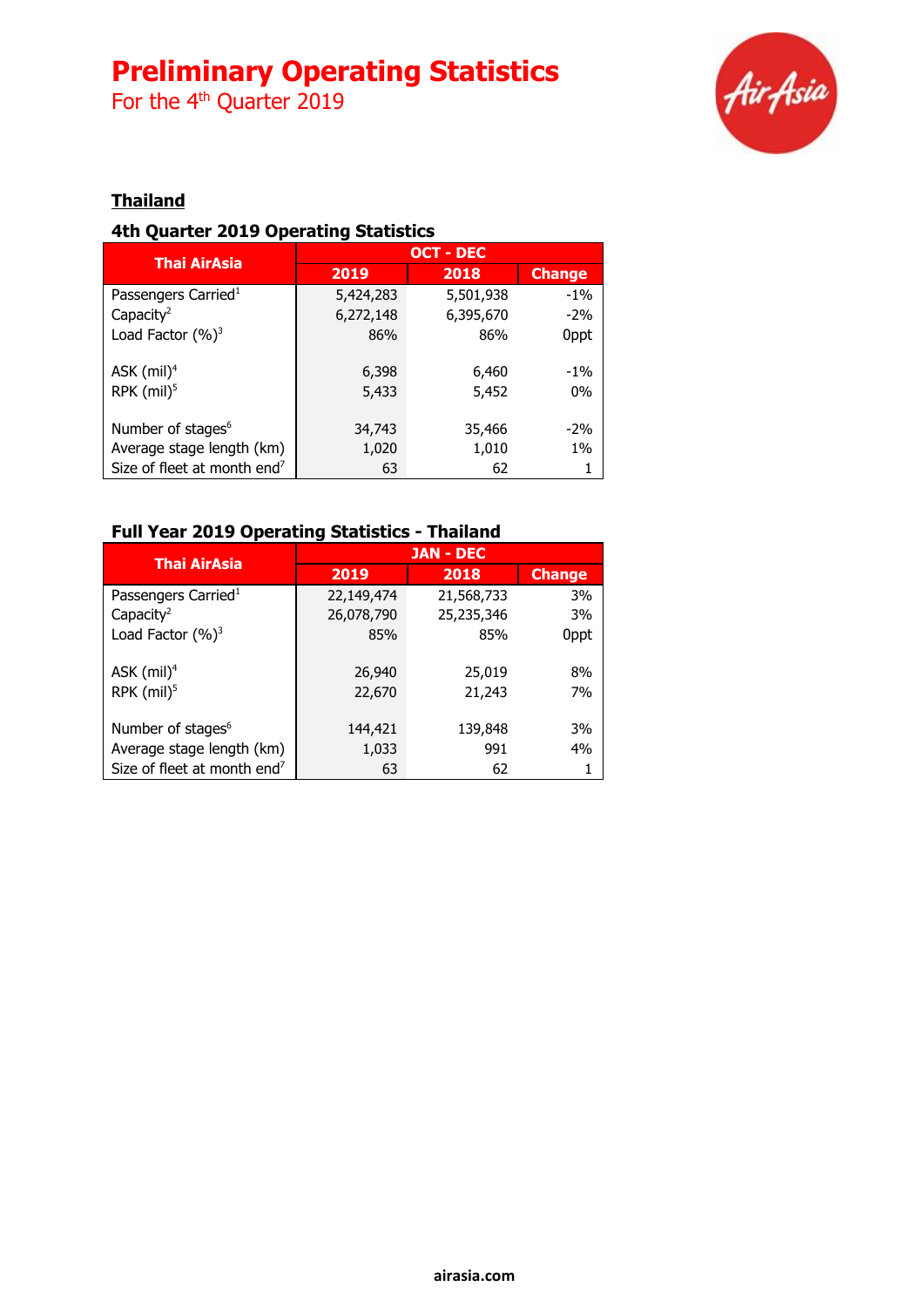For the 4<sup>th</sup> Quarter 2019



## **India**

### **4th Quarter 2019 Operating Statistics**

|                                         |           | <b>OCT - DEC</b> |               |
|-----------------------------------------|-----------|------------------|---------------|
| <b>AirAsia India</b>                    | 2019      | 2018             | <b>Change</b> |
| Passengers Carried <sup>1</sup>         | 2,685,418 | 1,933,337        | 39%           |
| Capacity <sup>2</sup>                   | 3,099,240 | 2,253,060        | 38%           |
| Load Factor $(%)^3$                     | 87%       | 86%              | $+1$ ppt      |
|                                         |           |                  |               |
| ASK $(mil)^4$                           | 3,334     | 2,410            | 38%           |
| RPK $(mil)^5$                           | 2,921     | 2,094            | 40%           |
|                                         |           |                  |               |
| Number of stages <sup>6</sup>           | 17,218    | 12,517           | 38%           |
| Average stage length (km)               | 1,076     | 1,040            | 3%            |
| Size of fleet at month end <sup>7</sup> | 28        | 19               | 9             |

### **Full Year 2019 Operating Statistics - India**

| AirAsia India                           |            | <b>JAN - DEC</b> |               |
|-----------------------------------------|------------|------------------|---------------|
|                                         | 2019       | 2018             | <b>Change</b> |
| Passengers Carried <sup>1</sup>         | 9,261,439  | 6,830,757        | 36%           |
| Capacity <sup>2</sup>                   | 10,430,820 | 8,218,260        | 27%           |
| Load Factor $(%)^3$                     | 89%        | 83%              | $+6$ ppts     |
|                                         |            |                  |               |
| ASK $(mil)^4$                           | 11,226     | 8,568            | 31%           |
| RPK $(mil)^5$                           | 10,059     | 7,208            | 40%           |
|                                         |            |                  |               |
| Number of stages <sup>6</sup>           | 57,949     | 45,657           | 27%           |
| Average stage length (km)               | 1,076      | 1,034            | 4%            |
| Size of fleet at month end <sup>7</sup> | 28         | 19               | 9             |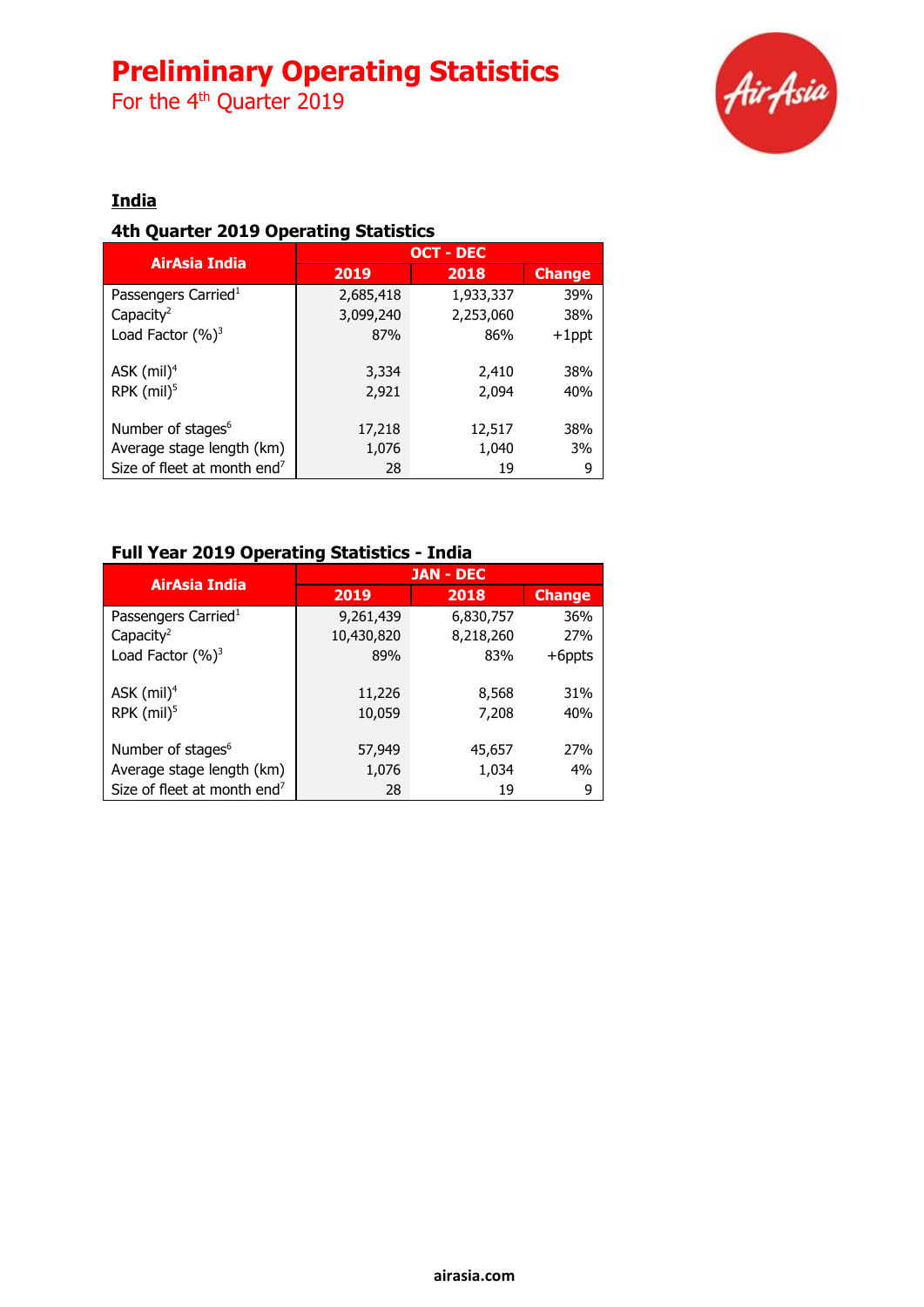For the 4<sup>th</sup> Quarter 2019



### **Japan**

### **4th Quarter 2019 Operating Statistics**

| <b>AirAsia Japan</b>                    | <b>OCT - DEC</b> |        |               |
|-----------------------------------------|------------------|--------|---------------|
|                                         | 2019             | 2018   | <b>Change</b> |
| Passengers Carried <sup>1</sup>         | 137,873          | 70,778 | 95%           |
| Capacity <sup>2</sup>                   | 191,400          | 98,820 | 94%           |
| Load Factor $(%)^3$                     | <b>72%</b>       | 72%    | 0ppt          |
|                                         |                  |        |               |
| ASK $(mil)^4$                           | 187              | 107    | 74%           |
| RPK $(mil)^5$                           | 134              | 77     | 75%           |
|                                         |                  |        |               |
| Number of stages <sup>6</sup>           | 1,052            | 549    | 92%           |
| Average stage length (km)               | 975              | 1,087  | $-10%$        |
| Size of fleet at month end <sup>7</sup> | 3                |        |               |

### **Full Year 2019 Operating Statistics - Japan**

|                                         | <b>JAN - DEC</b> |         |               |
|-----------------------------------------|------------------|---------|---------------|
| <b>AirAsia Japan</b>                    | 2019             | 2018    | <b>Change</b> |
| Passengers Carried <sup>1</sup>         | 485,016          | 261,714 | 85%           |
| Capacity <sup>2</sup>                   | 619,764          | 329,040 | 88%           |
| Load Factor $(\%)^3$                    | 78%              | 80%     | -2ppts        |
| ASK $(mil)^4$                           | 670              | 349     | 92%           |
| RPK $(mil)^5$                           | 527              | 278     | 90%           |
| Number of stages <sup>6</sup>           | 3,416            | 1,828   | 87%           |
| Average stage length (km)               | 1,082            | 1,061   | 2%            |
| Size of fleet at month end <sup>7</sup> | 3                |         |               |

(1) Number of earned seats flown. Earned seats comprise seats sold to passengers (including no-shows)  $\frac{1}{2}$ 

 $\frac{1}{2}$  Number of seats flown<br> $\frac{1}{2}$  Number of Passengers

(3)  $\mu$  Number of Passengers carried as a percentage of Capacity<br>(4)  $\mu$  Available Seat Kilometres (ASK) measures an airline's nass

(4) Available Seat Kilometres (ASK) measures an airline's passenger capacity. Total seats flown multiplied by the number of kilometres flown

<sup>(5)</sup> Revenue Passenger Kilometres (RPK) is a measure of the volume of passengers carried by the airline. Number of passengers multiplied by the number of kilometres these passengers have flown

 $^{(6)}$  Number of flights flown

Number of aircraft including spares